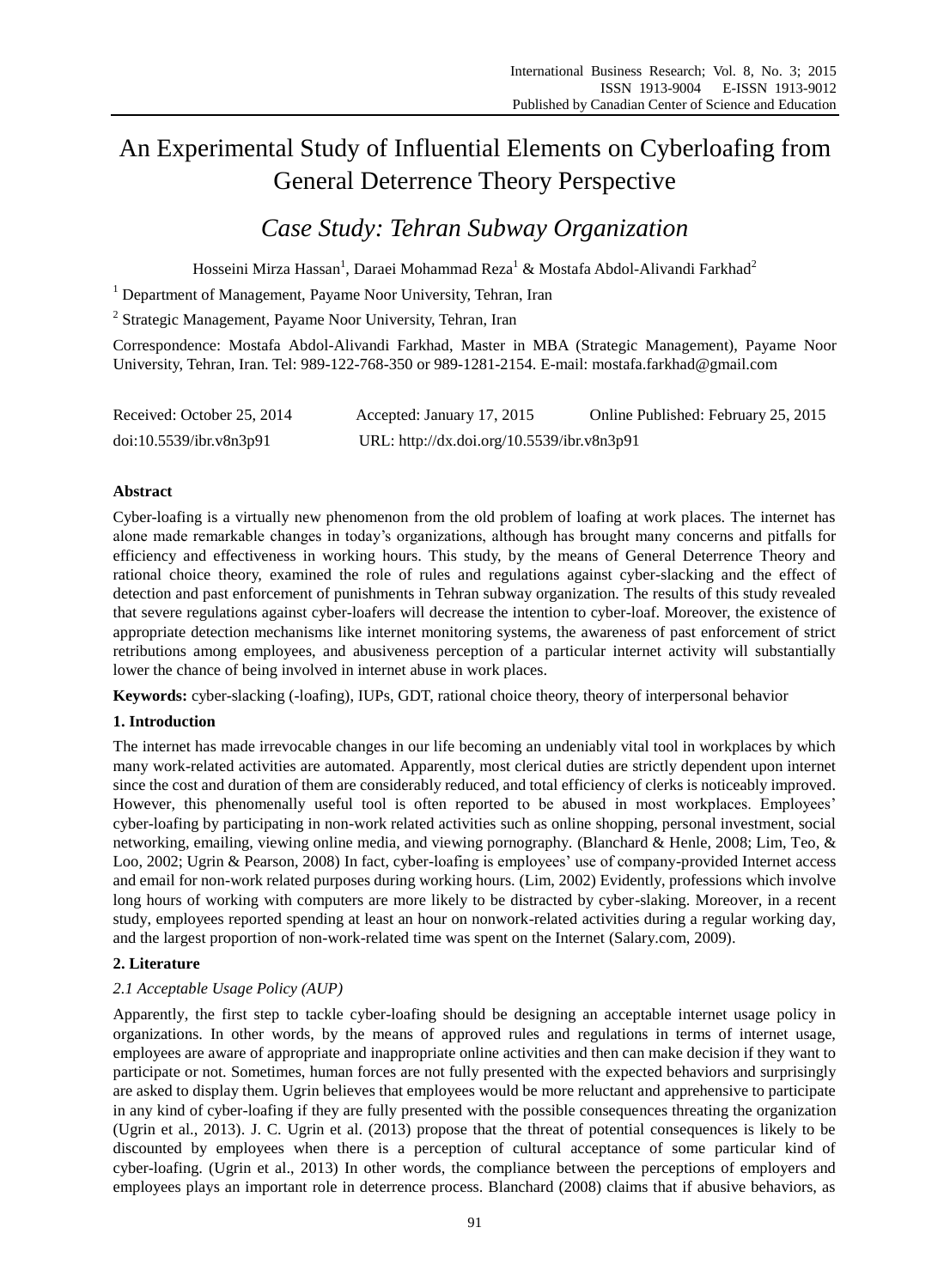defined by an AUP, do not match those defined by employees, the AUP and the sanctions within become less effective and require additional measures like detection mechanisms and active enforcement to change attitudes and perceptions. (Blanchard, 2008)

#### *2.2 General Deterrence Model and Cyber-Loafing*

GDT (general deterrence theory) is a famous conception in legal system and criminology which proposes the use of punishment as a threat to deter people from offending. Deterrence is often contrasted with retributivism, which holds that punishment is a necessary consequence of a crime and should be calculated based on the gravity of the wrong done. (Azjen, 1985) In other words, this theory places a substantial importance in the role of punishment and legal strict counteraction of unacceptable behaviors, and suggests if the alleviation of illegal or illicit activities is necessary, severe punishments with the minimum amount of leniency is completely vital. GDT has been used in criminal justice, ethics, and most recently, cyber-loafing. (Garret, 2008) General deterrence theory emphasizes the effect of formal sanctions in motivating employees to follow organizational policies. (Han li., 2010) GDT proposes a system in which inappropriate behaviors' punishments are thoroughly defined and by the means of professional detection systems are discovered, and then punished accordingly. The process of determining punishments is certainly involved with the definition of AUPs which must be presented by the officials; each activity which is out of the borders of AUPs is considered to be improper and deserves penalties. In terms of cyber-loafing, GDT is based on an imposed regulatory model, emphasizing regulations that are placed on employees by organizations through the threat of sanctioning. GDT suggests that the threat of sanctions can modify employee actions when potential punishments are weighed against potential benefits of a specific behavior. When confronted with opportunities and related consequences, individuals are believed to be rational actors who weigh the costs versus rewards of taking an action. (Paternoster et al., 1996)



Figure 1. Deterrence model in cyber-loafing

GDT has three components which are proposed to have an influence on illegal behavior; sanctions, detection, and enforcement. (Ugrin et al., 2013).

#### 2.2.1 Sanctions

The primary factor in the GDT model is sanctioning. The certainty of the occurrence of the promised consequences is a determining factor in preventing individuals from being involved in cyber-slaking activities. In other words, the threat of sanctions are effective to the extent they are deemed to be severe. (Garret, 2008) GDT is based on simple economic calculus where more punishment should equal more deterrence. In the context of cyber-loafing, organizations with AUPs that threaten more severe consequences would theoretically see less cyber-loafing. It is proposed that employees will be less likely to cyber-loaf when the potential sanctions for cyber-loafing are perceived to be more severe. (Ugrin et al., 2010).

In fact, this theory considers individuals to be entirely logical with rational thinking who choose an option which has meaningful merits and they consider whether the action has a severe consequence or not; having higher costs, they are more reluctant to involve. In the next section we will more deeply go through the literature of rational choice theory.

#### *2.3 Rational Choice Theory*

As mentioned above, general deterrence theory considers all employees as logical thinkers who assess the situation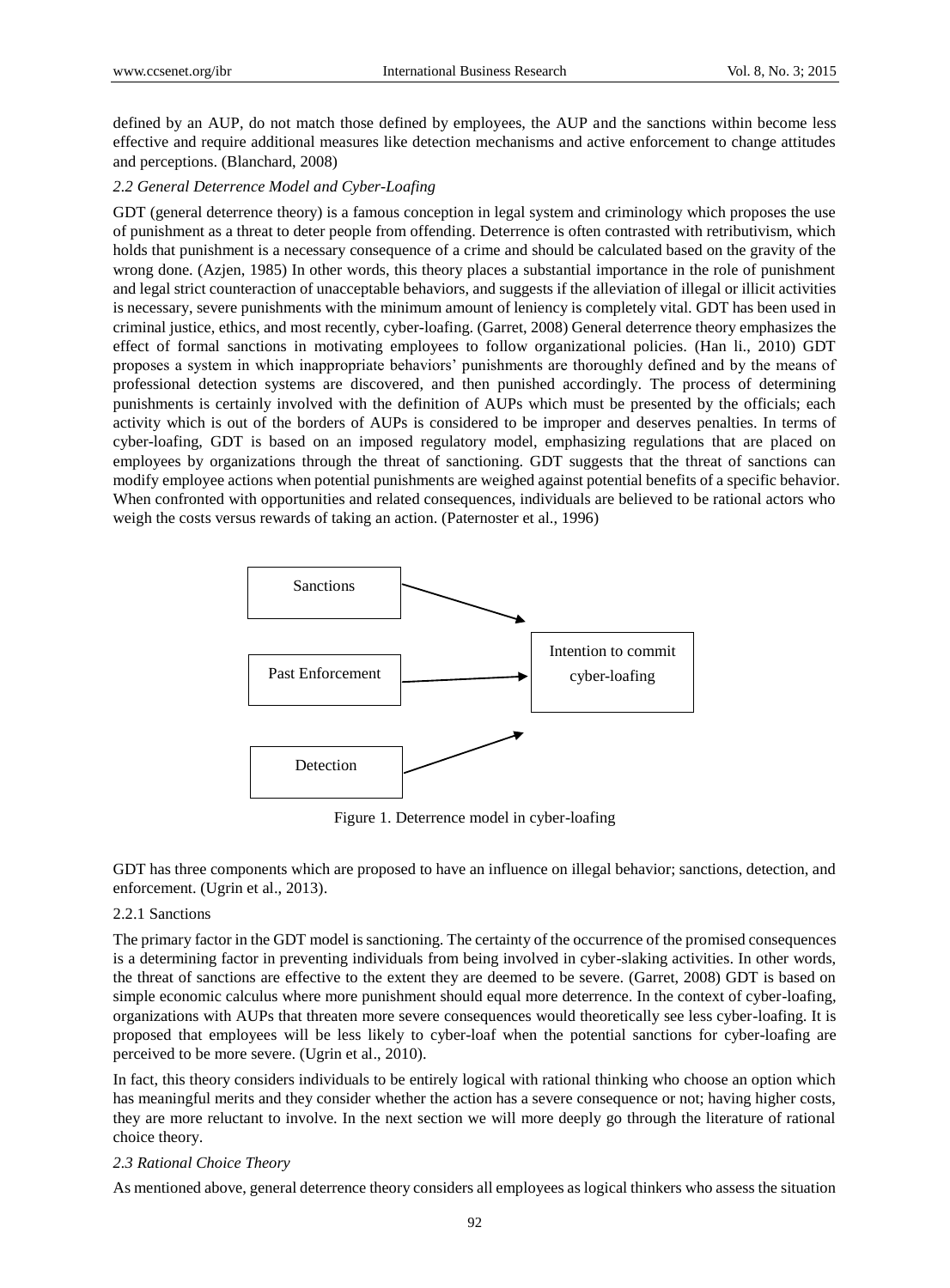by identifying if there was a significant merit in doing something. If the outcome of doing a particular action outweighs the costs, it tends to be chosen. The theory then was used in answering some sort of important questions in sociology and criminology. In fact, deviant behaviors were thought to be done in exchange of particular favorable surplus remaining from the differences between the outcome and income of a particular action. This is the main principle of rational choice theory which has been adapted to various contexts to explain deviant behaviors such as income tax evasion, juvenile delinquency, theft, and drunk driving. (Paternoster & Simpson, 1996) Paternoster and Simpson (1996) refined the theory to explain corporate crimes. The theory has two basic premises: "(1) that decisions to offend are based on a balancing of both the costs and benefits of offending and (2) that what are important are the decision maker's perceived or subjective expectations reward and cost" (Paternoster & Simpson, 1996) The first premise suggests that individuals evaluate the expected consequences of multiple alternatives and choose the one with the best outcome. (A. G. Peace, 2003). In other words, individuals are all considered as result oriented persons who logically decide what to do. The second premise emphasizes that deviant behaviors are choices by individuals based on perceived rewards and costs. (A. G. Peace, 2003).

Han li et al. found that there is a compliance between the rational choice made by the offenders, and personal norms and organizational context. (Han li et al., 2010). In other words, Their research model depicts how employees' intention to comply with the Internet use policy is driven by a tradeoff assessment of the risks and benefits of Internet abuses and how the cost–benefit analysis competes with and/or is bounded by the effect of personal moral norms and organizational context factors (A. G. Peace, 2003). The model suggests that employees' IUP compliance intention will increase when 1) employees perceive high threats from formal or informal sanctions or high security risks to their computer or data and 2) employees have high personal norms against Internet abuses. IUP compliance intention may be reduced when employees hold strong benefit beliefs about Internet abuses. The model also suggests that personal norms against internet abuses can be enhanced by the joint effect of organizational norms and organizational identification (A. G. Peace, 2003).



Figure 2. General conceptual model

The result of the mentioned study places importance on the role of training human forces, and enriching their perceptions about ensuing risks of their recklessness. Accordingly, if internet users in an organization become appropriately familiar of the possible perils they pose to the organization, they tend to be reluctant to take the risk of being involved in cyber-slacking. Moreover, and again based on the findings of the research, investments on enhancing and spreading organizational norms and identification would result in employees with higher personal norms who are unlikely to involve in a behavior against IUPs. In other words, various attitudes toward the organization and social norms do, in fact, alter the levels of personal use of the Internet in the organization. (Pee et al., 2008) The results of several surveys showed that consequences, habits, facilitating conditions, and employees' emotions also strongly predict personal use of the Internet at work. (Pee et al., 2008; Cheung et al., 2001).

According to rational choice theory, potential offenders perform a cost–benefit analysis. Benefits act as intrinsic or extrinsic motivation for employees to commit Internet abuse. For example, Websense, Inc. (Websense, 2008) reported high employee traffic to Web shopping sites on the Monday after Thanksgiving holiday as it "saves employees the time and hassle of having to visit a shopping mall, while allowing them to make convenient purchases directly from their desktop." Convenience was perceived to be a significant benefit of non-work-related Internet use (L. G. Pee, 2008). Some employees also visit non-work-related Web sites for entertainment purposes such as downloading music and gaming. These perceived benefits of the Internet abuses may override the effect of sanctions and security threats, and lead to the non-compliance with the Internet use policy (A. G. Peace, 2003).

According to the mentioned information, we developed our first hypothesis saying that:

*H1. Intentions to cyber-loaf will be lower when there are strict rules and regulations against cyber-loafing*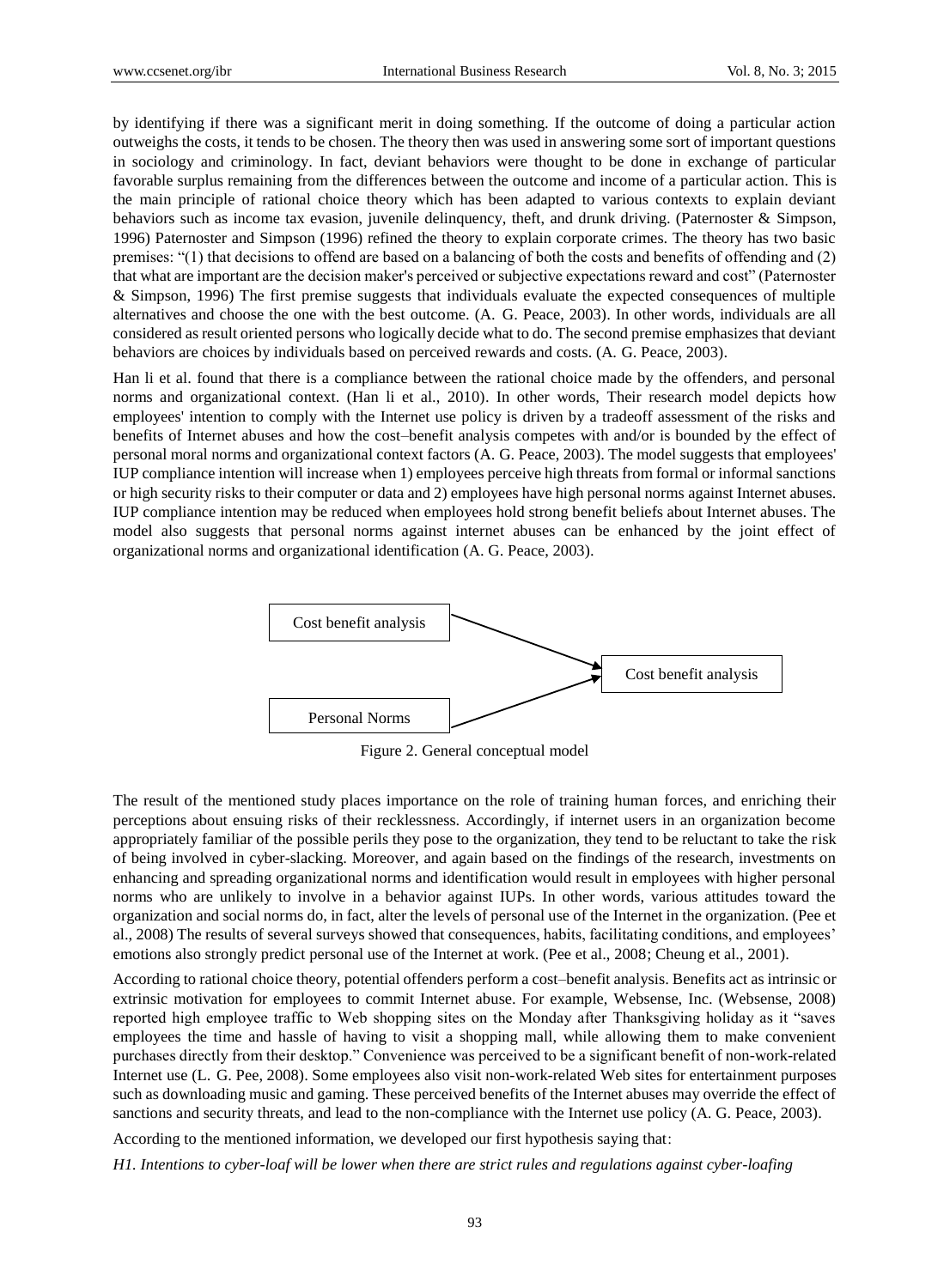## 2.3.1 Detection and Past Enforcement

The study of Ugrin et al. (2013) suggested that the effect of potential sanctions on cyber-loafing will be moderated by an increased likelihood of detection and evidence of past enforcement for less abusive behaviors. (Ugrin, 2013) In other words, employees who realize there are sensitive and professional detection mechanisms are more hesitant to commit a particular kind of cyber-slacking. Moreover, the evidences of past captures and punishments play an important role. In fact, the possibility of being fired decreases the chance of cyber-loafing dramatically. Although sanctions are fundamentally important in making barriers against deviant behaviors, the history of punishments and the severity of them is a determining variable. Han li et al. (2010) says that punishments must be imminent before they have an effect. Consequences that are perceived to be more likely will have greater deterrence. In other words, there must be a strong chance of being caught for a policy to be effective. (William & Hawkins, 1986) In a study that examined the effects of monitoring non-work related computing in general, Urbaczewski and Jessup (2002) found that more monitoring activities resulted in less non-work related computing behavior. (Urbaczewski et al., 2002).

According to the mentioned history of the previous studies above, we developed our second and third hypothesis saying that:

*H2. The intention to cyber-loaf will considerably fall when there are records of past enforcement of punishments in an organization.*

*H3. The intention to cyber-loaf will noticeably decrease when there are advanced internet monitoring systems in an organizations.*

*H4. The intention to do a particular kind of cyber-loafing will decrease as employees become aware of the high level of abusiveness.* 

## **3. Experiment**

*3.1 Case Study and Participants*

The survey was carried out in Tehran subway station. This organization has got near 6000 employees of whom 1200 have got access to the high speed link of the internet. In the survey and based on Cochran formula, 291 participants were chosen. According to the latest observations on the reports of the internet monitoring system already installed, nearly 70% of the clerks in the Tehran subway organization were involved in a particular kind of cyber-loafing.

## *3.2 Methodology*

Cyber-slacking activities in this article were divided into six different activities namely checking personal emails, investment and banking activities, social networks, traditional media, shopping and visiting pornography. At first, we asked participants to rate each internet activities' abusiveness. (By the means of 5 points likert scale from very abusive to not abusive) Afterwards, participants were given a particular scenario and then were asked to rate the chance of each cyber-slacking activities committed by clerks when the given scenario happens. At the end, participants are asked to provide their demographic information.

Participants were faced by the statements below and then by one of the three scenarios:

"Imagine that you work for a company and you are aware of the following information related to computer deterrence and security measures at that company. Consider the three measures presented below and then answer the following questions about how you would use the Internet at that organization." (Answers were formed in the method of Likert scale.)

1) The company's Internet use policy contains a statement stating that you *will be strictly/will not be strictly* punished if you abuse the Internet at work.

2) The company *Employs/Does Not Employ* security detection systems capable of monitoring your Internet activity in the workplace.

3) Others within the organization who have been caught abusing the Internet at work *have been/ haven't been* punished in accordance with the sanction listed above.

4) Imagine that the abusiveness of the each of the cyber-loafing activities is very *High/low* in the organization.

## *3.3 Variables*

Independent variables were strict rules and regulations against cyber-loafing, Detection mechanisms, past enforcement history, and abusiveness of cyber-slacking activities. In fact, the study aimed to examine the effect of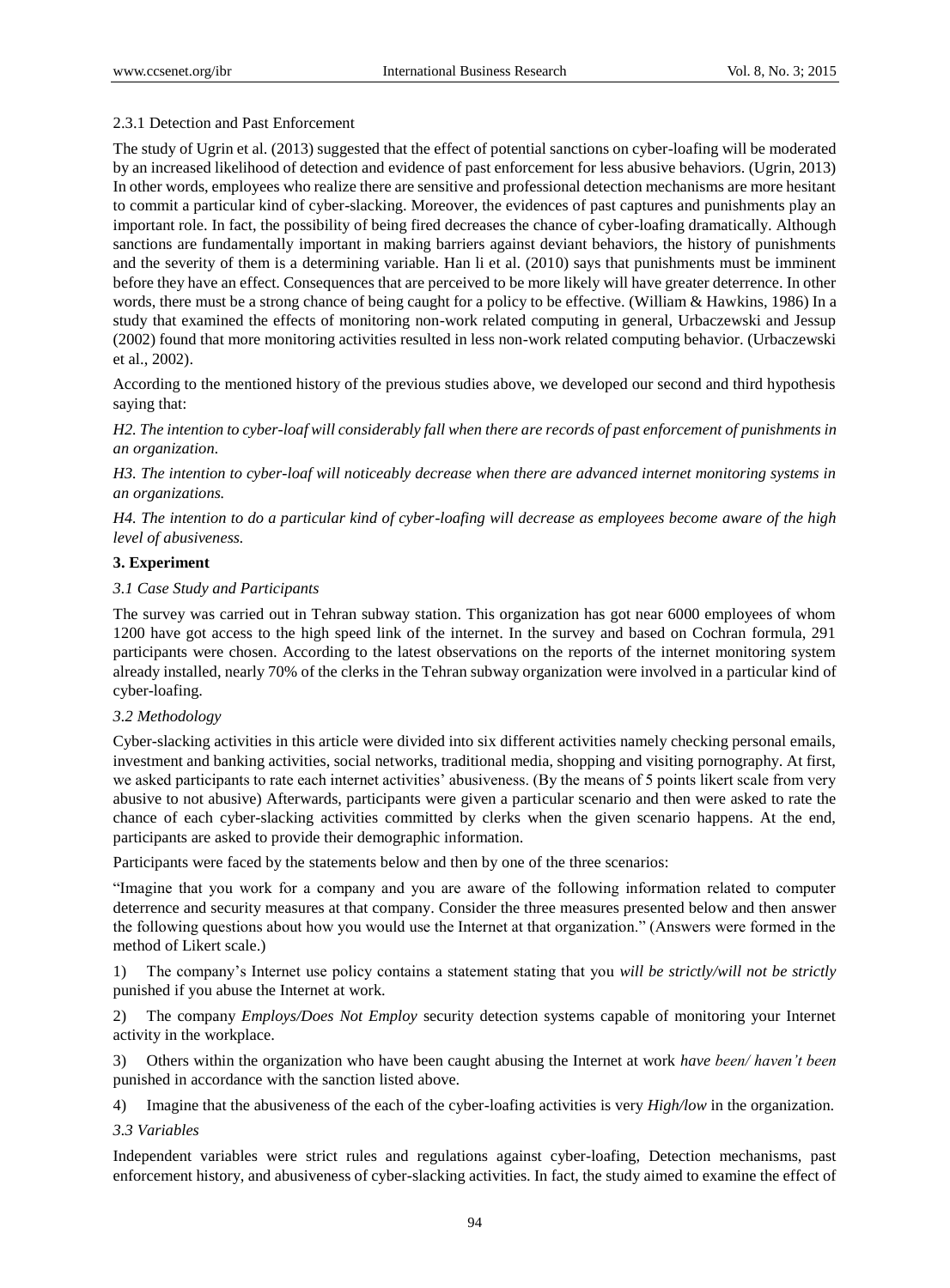each factor on the possibility of the occurrence of different cyber-slacking activities which are dependent variables.

#### *3.4 Analysis Method*

The two main ways of data analysis in this survey were ANOVA (Analysis of variation) and correlation coefficient. The ANOVA is a reliable way of measuring the effect of a particular variable on two or more samples. Here, in this research, we want to examine the effect of two possibilities given in each scenario and decide to find out whether there has been a considerable difference in the time when independent variable happen or not.(In this research Sanctions, Detection mechanism, Past enforcement and Abusiveness) Coefficient correlation also helps us to find out the relationship between dependent and independent variables.

## *3.5 Reliability and Validity*

The questionnaire was adapted from the survey carried out by J. C. Ugrin (2013). In order to examine validity, the questions were also sent to 10 academic persons and after some amendments received their approvals. The reliability was also measured through chronbach alpha in two times; initially, the survey was conducted in a small group of 30 members with the measured alpha of 0.61 which is statistically acceptable. Then, the alpha was measured in the whole survey and 0.67 was calculated as the result.

#### **4. Results**

#### *4.1 The Analysis of Abusiveness*

There are data about each cyber-loafing activities' abusiveness perception among participants in the survey in the following table. Not surprisingly, watching pornography content was the most disapproved activity, and doing online banking was the least one.

| No. | Cyberloafing                        | Abusiveness mean (Percent) |
|-----|-------------------------------------|----------------------------|
|     | Watching pornography                | 96.8                       |
| 2   | Visiting traditional media and news | 61.9                       |
| 3   | Social networks                     | 54.5                       |
| 4   | Personal emails                     | 54.2                       |
| 5   | Online Shopping                     | 47.9                       |
| 6   | Online banking                      | 30.8                       |

Table 1. The average of the abusiveness of each type of behaviour

#### *4.2 ANOVA Results and Hypothesis Test*

We have conducted ANOVA test with SPSS software. The results are as the following tables:

Table 2. ANOVA results of "strict rules and regulations"

| Strict rules and regulations        |                         |                            |                              |  |             |        |       |
|-------------------------------------|-------------------------|----------------------------|------------------------------|--|-------------|--------|-------|
| Dependent variables                 | Mean (Strict)<br>rules) | Mean (Not<br>Strict rules) | Type III sum of DF<br>Square |  | Mean Square | F      | Sig.  |
| Online Shopping                     | 4.11                    | 4.52                       | 3.125                        |  | 3.125       | 8.918  | 0.004 |
| Online banking                      | 3.88                    | 4.63                       | 10.125                       |  | 10.125      | 25.439 | 0.000 |
| Personal emails                     | 4.66                    | 4.75                       | 0.125                        |  | 0.125       | 0.467  | 0.497 |
| Social networks                     | 4.00                    | 4.63                       | 7.347                        |  | 7.347       | 15.920 | 0.000 |
| Watching pornography                | 1.22                    | 3.13                       | 66.125                       |  | 66.125      | 91.608 | 0.000 |
| Visiting traditional media and news | 3.77                    | 4.75                       | 17.014                       |  | 17.014      | 29.068 | 0.000 |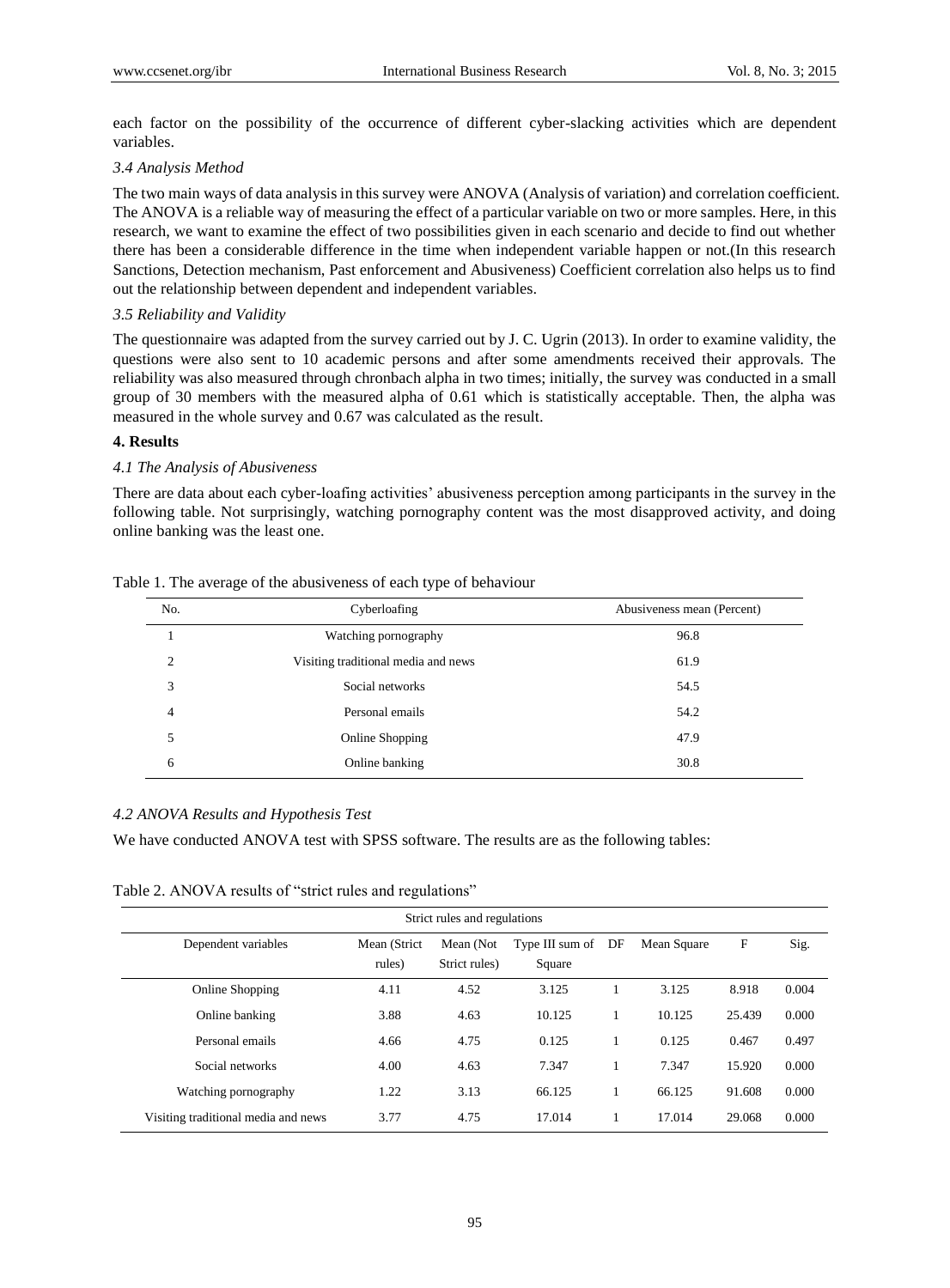| Past enforcement history            |                         |                             |                           |    |             |         |       |  |
|-------------------------------------|-------------------------|-----------------------------|---------------------------|----|-------------|---------|-------|--|
| Dependent variables                 | Mean (Strict)<br>rules) | Mean (Not Strict)<br>rules) | Type III sum<br>of Square | DF | Mean Square | F       | Sig.  |  |
| Online Shopping                     | 3.16                    | 4.08                        | 15.125                    |    | 15.125      | 38.153  | 0.000 |  |
| Online banking                      | 3.05                    | 4.19                        | 23.347                    |    | 23.347      | 59.369  | 0.000 |  |
| Personal emails                     | 4.32                    | 4.44                        | 0.751                     |    | 0.751       | 0.251   | 0.321 |  |
| Social networks                     | 2.94                    | 4.63                        | 51.681                    |    | 51.681      | 112.368 | 0.000 |  |
| Watching pornography                | 1.00                    | 2.50                        | 40.500                    |    | 40.500      | 189.000 | 0.000 |  |
| Visiting traditional media and news | 3.33                    | 4.72                        | 34.722                    |    | 34.722      | 73.161  | 0.000 |  |

## Table 3. ANOVA results of "past enforcement history"

## Table 4. ANOVA results of "monitoring systems"

| Monitoring                          |                         |                            |                           |    |                |         |       |
|-------------------------------------|-------------------------|----------------------------|---------------------------|----|----------------|---------|-------|
| Dependent variables                 | Mean (Strict)<br>rules) | Mean (Not<br>Strict rules) | Type III sum of<br>Square | DF | Mean<br>Square | F       | Sig.  |
| Online Shopping                     | 3.13                    | 4.47                       | 32.000                    |    | 32.000         | 82.118  | 0.000 |
| Online banking                      | 3.13                    | 4.36                       | 26.889                    |    | 26.889         | 70.731  | 0.000 |
| Personal emails                     | 4.55                    | 4.77                       | 0.889                     |    | 0.889          | 4.118   | 0.056 |
| Social networks                     | 2.94                    | 4.58                       | 48.347                    |    | 48.347         | 72.564  | 0.000 |
| Watching pornography                | 1.00                    | 2.58                       | 45.125                    |    | 45.125         | 127.626 | 0.000 |
| Visiting traditional media and news | 3.55                    | 2.77                       | 26.889                    |    | 26.889         | 31.841  | 0.000 |

## Table 5. ANOVA results of "abusiveness"

|                                     |                        | Abusiveness                |                           |    |                |         |       |
|-------------------------------------|------------------------|----------------------------|---------------------------|----|----------------|---------|-------|
| Dependent variables                 | Mean (Strict<br>rules) | Mean (Not<br>Strict rules) | Type III sum<br>of Square | DF | Mean<br>Square | F       | Sig.  |
| Online Shopping                     | 4.22                   | 4.52                       | 1.681                     |    | 1.681          | 5.550   | 0.021 |
| Online banking                      | 2.30                   | 4.63                       | 98.000                    |    | 98.000         | 430.244 | 0.000 |
| Personal emails                     | 4.36                   | 4.52                       | 0.500                     | л  | 0.500          | 2.026   | 0.159 |
| Social networks                     | 1.83                   | 4.63                       | 141.681                   |    | 141.681        | 338.422 | 0.000 |
| Watching pornography                | 1.00                   | 3.13                       | 82.347                    |    | 82.347         | 130.103 | 0.000 |
| Visiting traditional media and news | 2.52                   | 4.75                       | 88.889                    |    | 88.889         | 395.760 | 0.000 |

## Table 6. ANOVA results of total independent variables

| Sanctions x Past enforcement x Monitoring x Abusiveness |                        |    |             |        |       |  |  |  |
|---------------------------------------------------------|------------------------|----|-------------|--------|-------|--|--|--|
| Dependent variables                                     | Type III sum of Square | DF | Mean Square | F      | Sig.  |  |  |  |
| Online Shopping                                         | 81.969                 | 7  | 11.710      | 32.543 | 0.000 |  |  |  |
| Online banking                                          | 183.833                | 7  | 26.262      | 75.077 | 0.000 |  |  |  |
| Personal emails                                         | 56.653                 | 7  | 8.093       | 26.453 | 0.000 |  |  |  |
| Social networks                                         | 291.333                | 7  | 51.619      | 82.957 | 0.000 |  |  |  |
| Watching pornography                                    | 243.635                | 7  | 34.805      | 72.412 | 0.000 |  |  |  |
| Traditional media and news                              | 183.802                | 7  | 26.257      | 49.334 | 0.000 |  |  |  |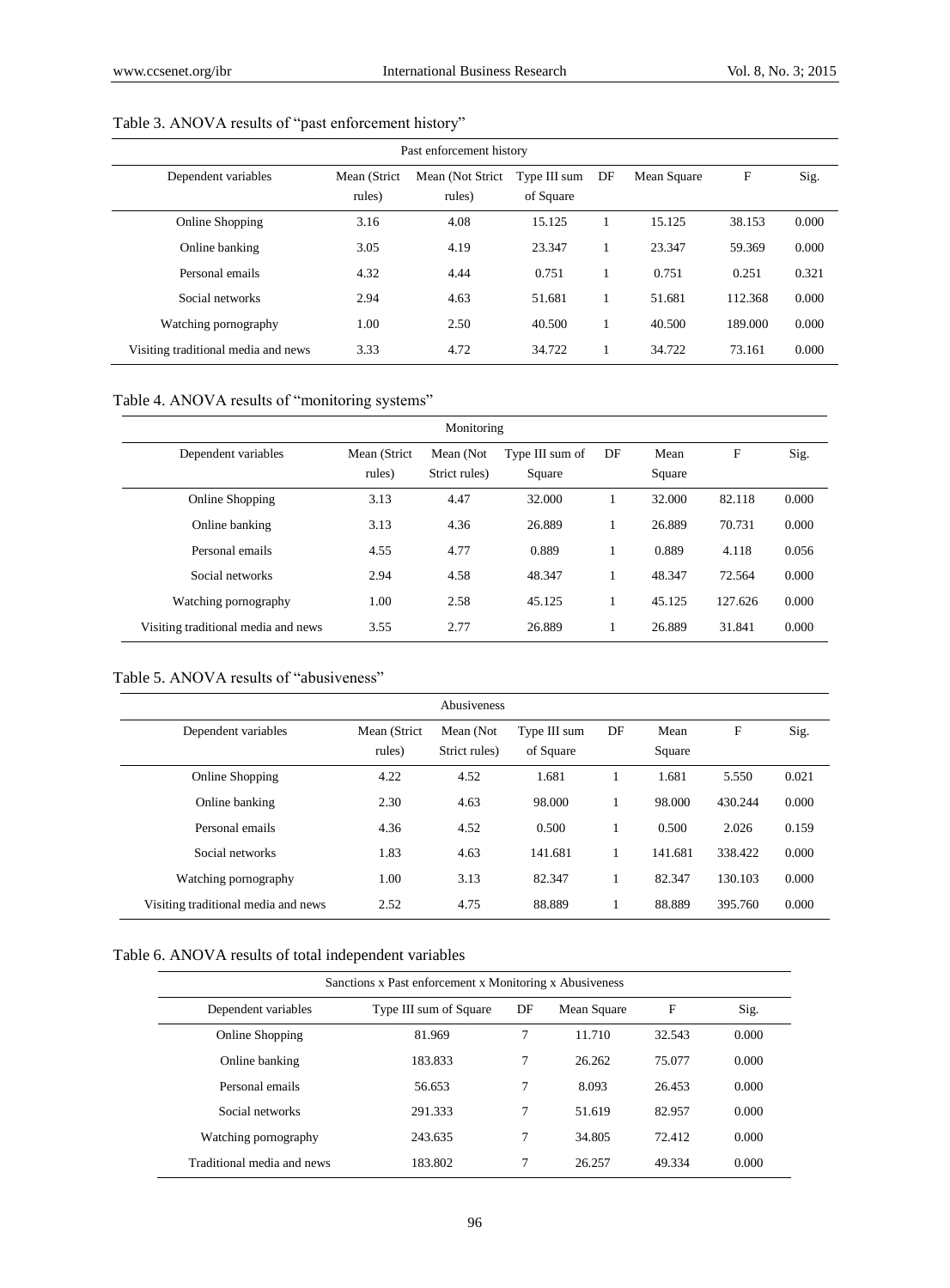**Hypothesis one** says that Intentions to cyber-loaf will be lower when the potential sanctions for cyberloafing are severe relative to when the potential sanctions are weak. As this is obvious from the data in the table 2, the effect of strict rules and regulations against cyber-loafers is significant in almost all cases apart from checking personal emails. Moreover, the difference between the average possibilities of personal emails in "strict" and "not strict" rules and regulations is not striking (4.66 versus 4.75), which shows that strict rules and regulations are not effective deterrence for this kind of cyber-slacking and participants think that employees would not take any notice of possible outcome in this matter. As a result, this hypothesis is accepted.

To compare with previous study, the result of this survey was somehow different from the survey conducted by J. C. Ugrin et al (2013) as they found significance in all kind of cyber-slacking with the exception of pornography instead of personal emails. However, both studies approved the hypothesis seemingly.

**Hypothesis two** says that the intention to cyber-loaf will considerably fall when there are records of past punishment records for offenders in an organizations. In table 3, which shows ANOVA results for past enforcement history, personal emails was the only insignificant variables. The averages of personal emails was also too close to each other in the case of the existence and not existence of enforcement history in the organization. (4.32 vs. 4.44) Hence, this hypothesis is approved. Even though, the results of this survey was again different from the survey of J. C. Ugrin et al. (2013) which claimed pornography, personal emails and online shopping were not significant regarding past enforcement history. As a result, their study did not fully support this hypothesis.

Surprisingly, the result of table 4 and 5 regarding Monitoring systems and Abusiveness were exactly the same as the other two tables. They both displayed insignificance in only personal emails (0.056 and 0.156 respectively), and all other variables were completely significant. The averages of personal emails for Monitoring systems were 4.55 versus 4.77, and for Abusiveness were 4.36 versus 4.52. Although, not surprisingly, the result of the study conducted by J. C. Ugrin et al. (2013) was a little different from our result saying that all kinds cyber-slacking were significant for monitoring systems, and the only significant cyber-slacking in terms of abusiveness was online banking (calling Invest in that survey), and all other ones were completely insignificant.

As a result of the information mentioned above, both **hypothesis three** saying that the intention to cyber-loaf will noticeably decrease when there are advanced internet monitoring systems in an organizations, and **hypothesis four** saying that the intention to do a particular kind of cyber-loafing will decrease as employees become aware of the high level of abusiveness, are completely supported. The survey of J. C. Ugrin et al (2013) supported hypothesis three, but completely rejected hypothesis four.

Finally, table 6 showed substantially important data about the combination of all independent variable which were kinds of deterrence mechanisms. In the previous tables, personal emails were the only insignificant cyber-slacking activity which was not affected by any kinds of deterrence mechanisms individually. But surprisingly, in the combination of all independent variables (deterrence elements), personal emails along with all other kind of cyber-slackings showed substantial significance which indicates that even resistant cyber-loafings could be controlled when there is an appropriate combination of deterrence mechanisms.

#### **5. Conclusion**

The results of this survey indicate that the compliance of rules and regulations among employees is strongly dependent upon the severity and seriousness of them. In fact, clerks in an organization have a lower desire to cyber-loaf when there are high potential punishments allowed by the rules and regulations. The results also suggest that an advanced and professional monitoring system is highly effective in the reduction of the intention to cyber-loaf. Moreover, past enforcement history is a key to prove the certainty of the legislated retribution. In other words, most clerks estimate the chance of being caught and punished by the records of previous cases. Finally, the awareness of the abusiveness level of a particular kind of cyber-loafing is as effective as the other deterrence factors in this research. As a result, this study suggests that working on building an organizational culture in which some particular online activities are frowned upon could be an effective deterrence.

#### **References**

- Ajzen, I. (1985). From intentions to actions: A theory of planned behavior. *Action-Control: From Cognitions to Behavior, 11*, 11-39. http://dx.doi.org/10.1007/978-3-642-69746-3\_2
- Blanchard, A., & Henle, C. (2008). Correlates of different forms of cyberloafing: Therole of norms and external locus of control. *Computers in Human Behavior, 24*(3), 1067-1084. http://dx.doi.org/10.1016/j.chb.2007.03.008
- Garrett, R. K., & Danziger, J. N. (2008a). Disaffection or expected outcomes: Understanding personal internet use during work. *Journal of Computer-Mediated Communication, 13*, 937-958.